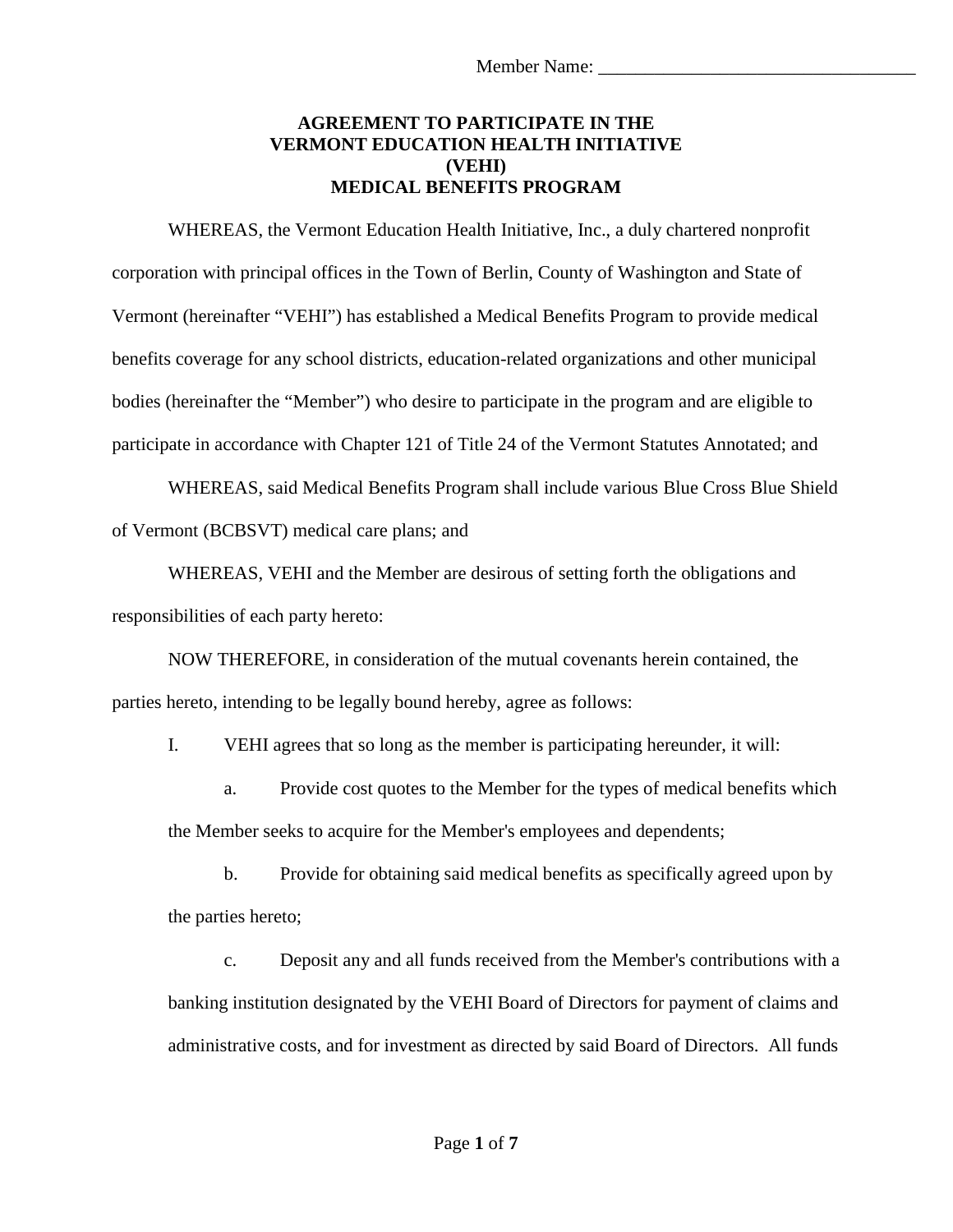received, upon deposit, shall become and remain the sole and exclusive property of VEHI.

d. Provide for obtaining stop loss insurance with specific and aggregate limitations as determined by the Board of Directors of VEHI and as the Board in its sole discretion shall determine, subject to availability and cost considerations;

e. Provide for claims handling through VEHI itself or VEHI's designee through an Agreement for Administrative Services or like contract as determined to be necessary by the Board of Directors of VEHI;

f. Pay all operational costs incurred by VEHI from contributions received and attributable to the Medical Benefits Program;

g. Supply periodic reports to each Member containing claim payment information in a format and upon such frequency as determined by VEHI;

h. Furnish or cause to be furnished appropriate reporting forms to the member;

i. Invoice Members for immediate payment of the Member's contribution payable in thirty (30) day advance installments;

j. Provide for an annual audit of the Medical Benefits Program through a Certified Public Accounting firm;

k. Make available for the inspection by the members the books and records of VEHI;

l. Reserve the right to require additional or supplemental contributions, in the form of a member assessment, from each participating Member for any fund year in which the initial contributions are inadequate to pay benefits, costs of operation or other expenses of the program. Such additional or supplemental contribution may be assessed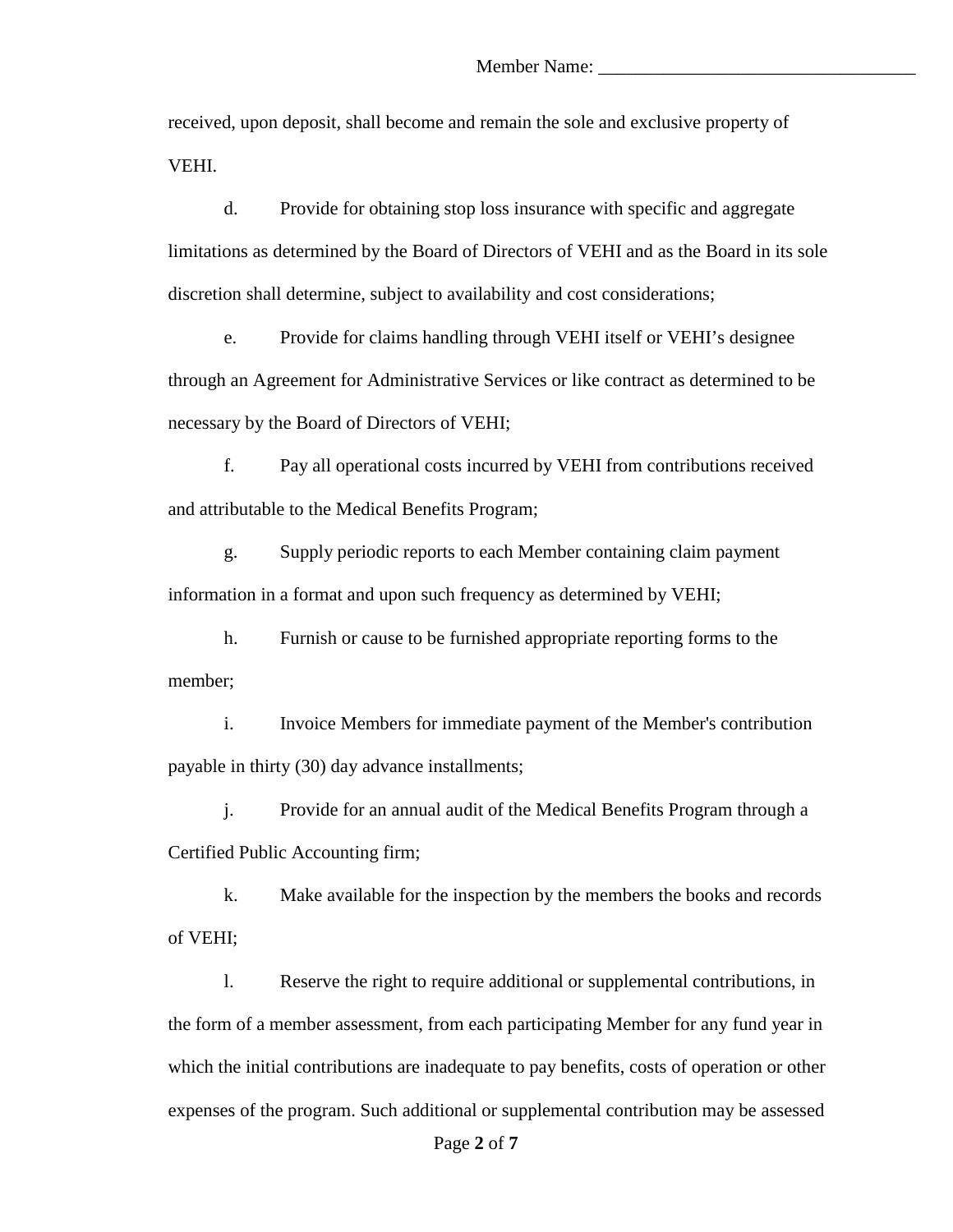for a particular fund year upon any Member who participated in the Medical Benefits Program during such fund year in which there are inadequate contributions, regardless of whether Member is participating in the Medical Benefits Program at the time of such member assessment.

m. Appoint and designate an Administrator for the VEHI Medical Benefits Program, and grant such Administrator power of attorney to accept service of process on behalf of VEHI, and to act for and bind VEHI and its members in all transactions relating to or arising out of the operation of the Medical Benefits Program; subject to the right of the Board of Directors of VEHI to substitute the Administrator, to revoke the power of attorney and to revoke or amend the duties and obligations of such Administrator;

n. At the request of Member, provide, without unreasonable delay, to any person designated by Member, proof of any benefits and coverages provided by VEHI, including any insurance or reinsurance, deductible levels and the maximum liability which the Association will retain.

II. The member agrees that it will:

a. Enroll in the VEHI Medical Benefits Program for an initial twelve month period and obligate itself to make all required contributions upon receipt of invoice statements from VEHI during said twelve month period based upon the type of coverage(s) provided, and the number of employees and dependents included;

b. Continue to participate in the program for successive one-year renewal terms thereafter and make all required contributions, upon receipt of invoice statements from VEHI, except that Member may terminate this Agreement and discontinue participation during such renewal term, provided that Member provides notice of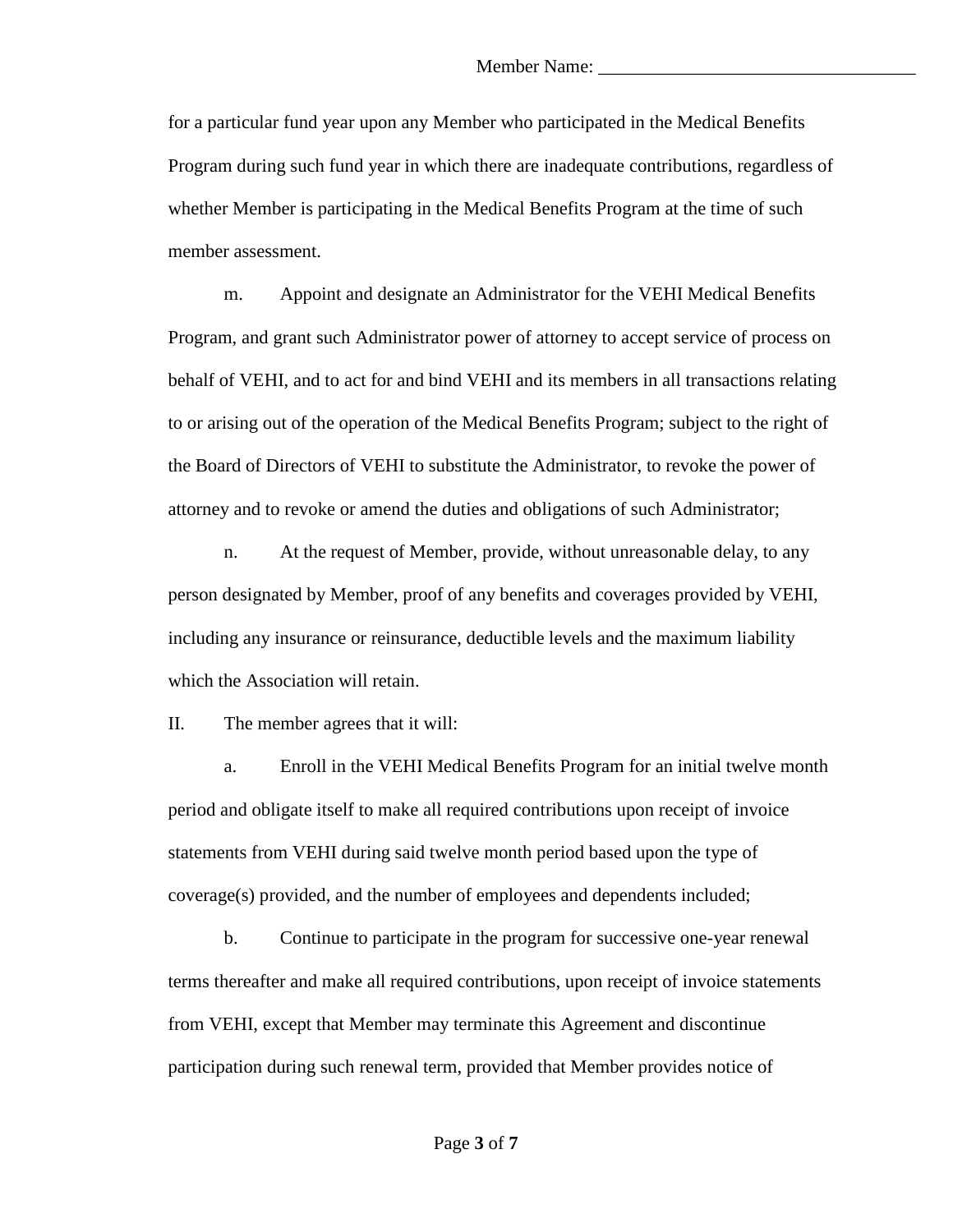termination and withdrawal to VEHI, in writing, at least ninety (90) days prior to the termination date;

c. Undertake and implement any and all procedures, required form reporting and reasonable requests made by VEHI;

d. Appoint a Plan Coordinator for contact by or with VEHI's Administrator or VEHI designees to fulfill the purposes of this Agreement and to agree to be bound by the acts or decisions of said Administrator or designee;

e. By signing this Agreement, the Member does appoint VEHI and its agents or designees as its attorney in fact and empowers VEHI thereby to act in the member's stead and behalf to do all acts and engage in all matters necessary to the processing and payment of claims;

f. Attend all necessary training sessions.

III. Member acknowledges and represents that Member is an incorporated public school district, a town or union school district, a supervisory union, an education-related organization or is otherwise qualified and eligible to participate as a member of an intermunicipal insurance association pursuant to Chapter 121 of Title 24 of the Vermont Statutes Annotated.

IV. For so long as Member is actively participating in the VEHI Medical Benefits Program and has in force an Agreement to Participate in the VEHI Medical Benefits Program, Member shall be entitled to vote for and elect the Board of Directors of VEHI at an annual or special meeting called for such purpose.

V. VEHI and Member acknowledge and agree that the Summary of Benefits and Coverages [SBC] of the each Member Plan is available on the BCBSVT Employer Resource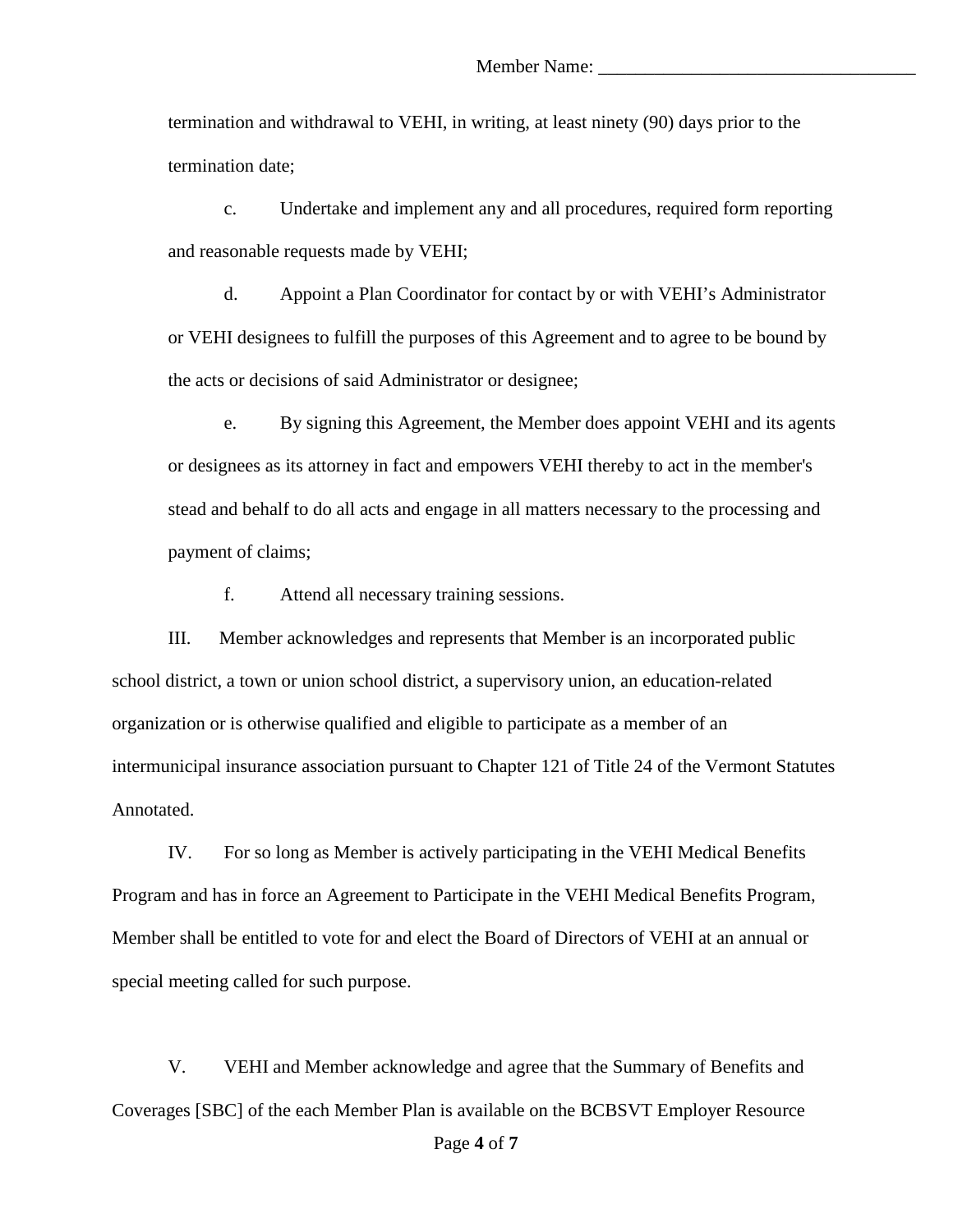Center [ERC] and that the SBC, which shall be known as **Exhibit A**, sets forth all available medical benefits plans and coverages under the VEHI Medical Benefits Program, including descriptions of coverage; the date the coverage period begins; the amount of deductible per claim or in the aggregate; and the maximum amount of coverage available. Furthermore, the coverages shall be in effect from the date the coverage period begins until the following June  $30<sup>th</sup>$ . SBCs for the subsequent plan years shall be available to members at least 30 days prior to the new plan year.

VI. VEHI and Member acknowledge and agree that **Exhibit B**, attached hereto and incorporated herein, sets forth the July 1, 20\_\_- June 30, 20\_\_ rates for each VEHI plan, including the plans selected by the Member.

The VEHI Health Program is rated on the experience of the entire membership. Such rates will be based upon actual prior claims experience, actuarially projected claims expense for the upcoming plan year and the need for the program to maintain adequate fund balance to meet all its obligations. All rates are subject to review and approval of the Department of Financial Regulation (DFR).

Member will be provided rates for each coverage year within 30 days of final approval by the DFR. VEHI will file rates with DFR in a timely fashion to facilitate final rates being available by mid-January of each year for the period to commence the following July 1st.

The amount of monthly Member contribution will be calculated by BCBSVT based upon the actual enrollment in each member plan.

Additional assessments may be made in the event of the inability of the program to meet its financial obligations in any fund year. Such assessments will require the approval of the Department of Financial Regulation.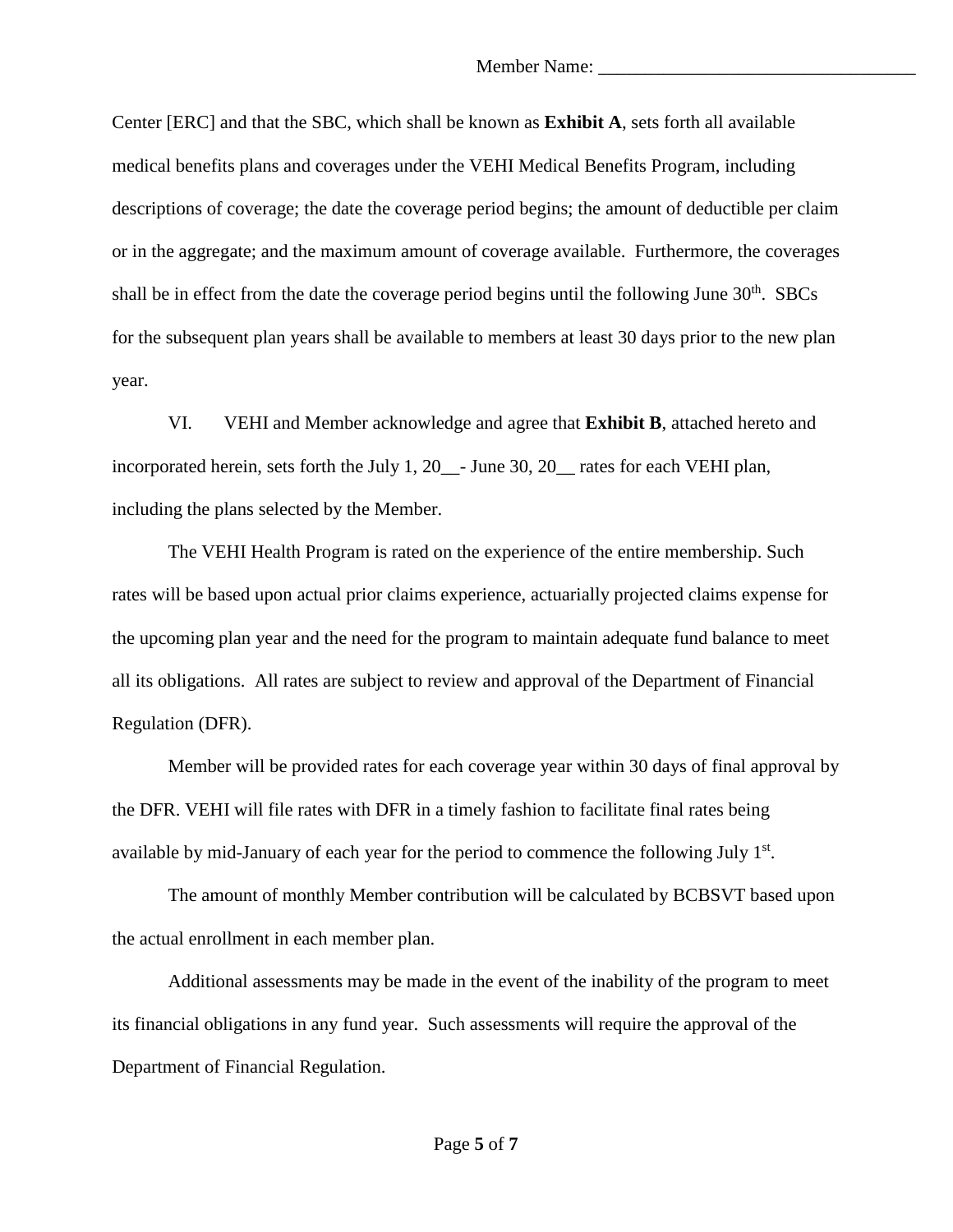VII. The Vermont School Boards Insurance Trust and the Vermont- National Education Association shall be Service Agents of the Program. VEHI and Member acknowledge and agree that **Exhibit C**, attached hereto and incorporated herein, sets forth the services provided by each of the Agents.

VIII. VEHI and Member acknowledge and agree that **Exhibit D**, attached hereto and incorporated herein, sets forth a description of excess and/or stop loss coverage provided by VEHI, and the limits of such coverage.

IX. The effective date initiating the obligations and rights of the parties to this Agreement shall commence upon the date stated herein and upon receipt by VEHI of Members' Contribution, payable in advance in accordance with the terms of the insuring agreements. Failure by Member to pay Contributions as required shall automatically terminate this Agreement and void Member's rights upon written notice to Member, such written notice to be provided to Member at least fifteen (15) days in advance of such termination. Member may also be terminated for failure to comply with the terms and conditions of this Agreement or for other sufficient cause that is substantially detrimental to the program. Termination under such circumstances shall only occur upon two-thirds majority vote of the VEHI Board of Directors. The effective date of such termination shall be the end of the fiscal year (June 30), provided that Member has receive written notice of such termination at least ninety (90) days in advance of the effective date of termination. In the event of such termination, VEHI shall continue to be liable for any and all claims that would otherwise be covered and incurred by Member while Member was in full compliance with this Agreement.

X. This Agreement and its exhibits contain the entire understanding of the parties with respect to the respective rights and obligations of the parties set forth herein. This